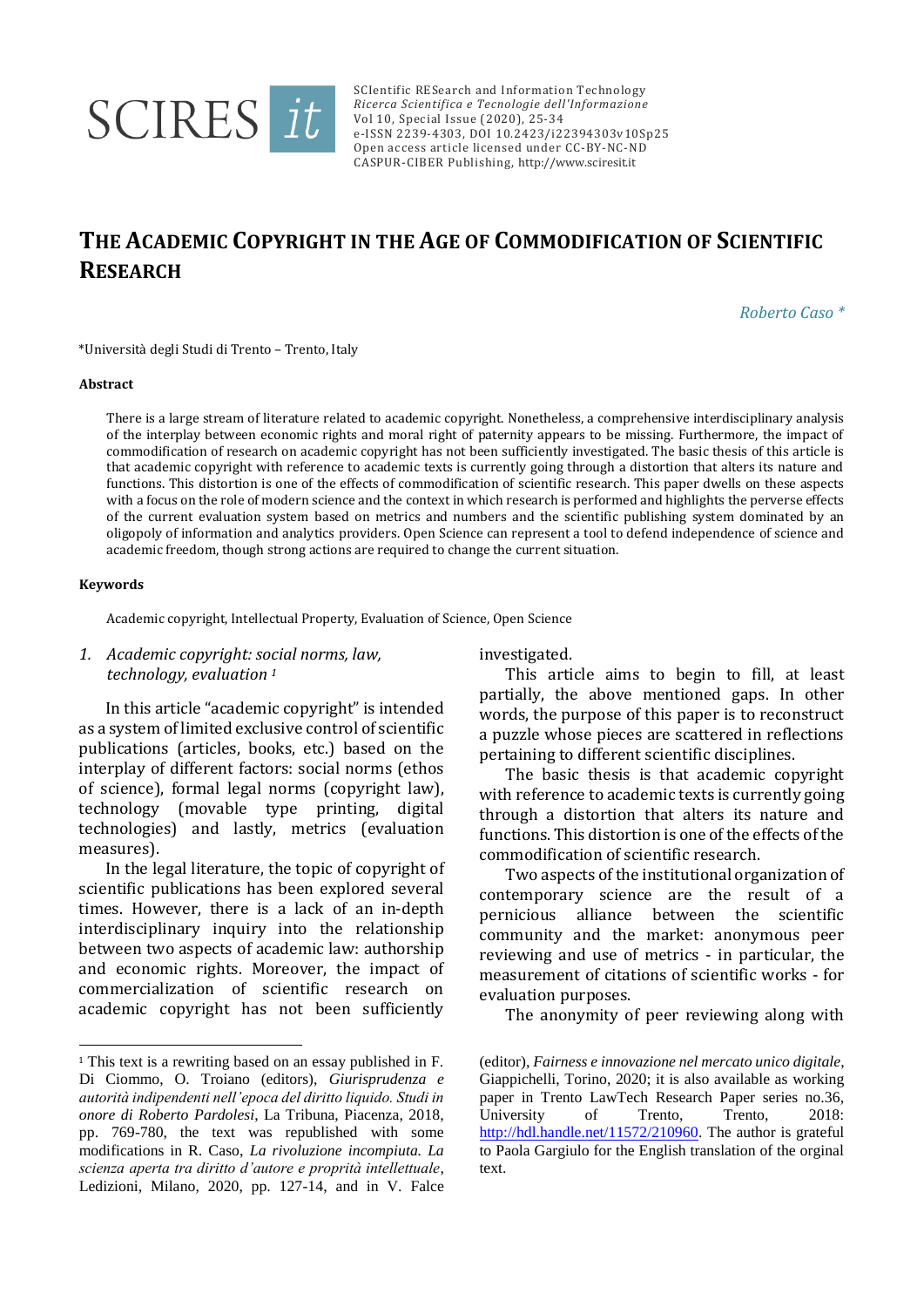the measurement of citations managed by commercial intermediaries represent a real poison that is seriously making science ill. The evaluation system is linked to a considerable strengthening of the private control of information carried out through intellectual property laws, contracts and technologies.

The underlying premise is that the Internet should, in theory, be a powerful tool for transforming, strengthening and improving scientific dialogue. Internet is a means of communication with its own characteristics noticeably different from orality, writing, movable type, radio and television. If Internet is conceived and built as a tool for improving communication, science should also benefit.

In the field of academic copyright, if in the past the exclusive control of scientific writings, limited by the ample room granted to public domain, has proved useful to the progress of modern science based on the assertion of the public nature of dialogue at the expense of secrecy, more than ever today, in the age of the Internet we should bear witness to the definitive affirmation of the values of publicity (making publicly available), sharing and transparency in scientific works.

However, the reality molded in recent decades tells a different story.

Although Internet was born in academia in accordance with the principles of openness of science, its evolution (or involution) has seen the rise of powerful commercial entities that dominate the scene.

One of the most important issues is the concentration of market and information power in the hands of giant platforms such as Google and Facebook. The same can be said of scientific publishing.

The digitalization of scientific publishing has exacerbated the market concentration triggered by evaluation systems focused on anonymous peer reviewing and bibliometrics. This market is now occupied by commercial agglomerates such as Elsevier, which manages not only the destiny of publishing in the strict sense, but also bibliometric evaluation and, through the latter, the governance of science.

In the field of scientific communication, the commodification of publications is to be related to an event dating back in time: the entrepreneurship in university and scientific research.

This dynamics is driven by several elements. They include, for the purpose of reasoning, the emphasis on individual contribution to the detriment of value generated by the scientific community as a whole, the emphasis on competition to the detriment of cooperation, and the extension of intellectual property and its corresponding restriction of public domain.

The commodification of scientific research associated with the strengthening of exclusive control of intellectual property alters the balance between defending individual interests and recognizing the collective dimension of scientific progress and poses serious risks to academic freedom and the progress of science (Lametti, 2011).

The distortion of academic copyright occurs with respect to two main aspects: the right of paternity and economic rights. The former is no longer the engine of a public dialogue on science but the gear of an evaluation system that leads to flattening of thought, self-referentiality and violation of research integrity, the latter are no longer incentives for investments aimed at disseminating scientific works but levers of monopoly power.

The Open Science movement, whose forerunner is identified with the emergence of free software and whose first formalization, the Budapest Open Access Initiative dates back to 2001, has tried to react, on the ethical front of formal rules and technologies, to the corruption of academic copyright.

When the regulatory and technological infrastructure of Open Access was set up, it envisaged that not for profit academic and scientific institutions could play a leading role in building Open Science.

Today, we must ask ourselves whether scientific and academic institutions have the strength and the will to represent an independent voice from the market.

In other words, we can ask ourselves whether Open Science can represent a tool to defend independence of science and academic freedom, or whether it is bound to constitute just another cog in the market mechanism and in particular, in the platform capitalism that dominate the Internet.

# *2. Academic copyright as tool for a public science*

Modern science is a synonym for public science. The openness of knowledge contrasts with secrecy practices previously in use. In 1610 Galileo published the *Sidereus Nuncius*. In 1655 the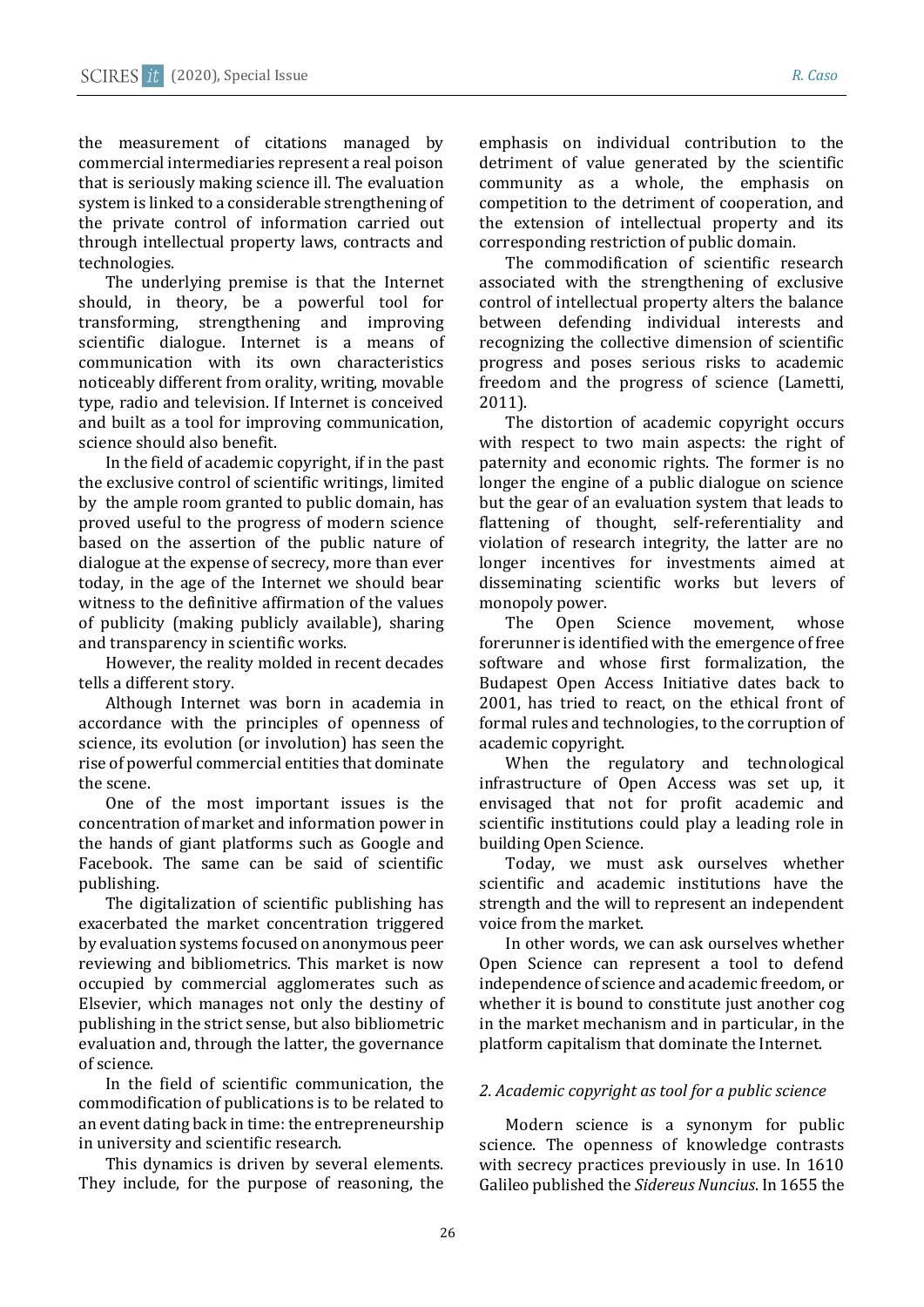Royal Society published the number 0 of *Philosophical Transactions*.

Scientists are a small élite protected by powerful patrons. The first modern copyright law had yet to see the light of day (Izzo, 2010)<sup>2</sup>. Print publishing is just one step of a knowledge-building process that is inevitably becoming open.

The presentation and discussion of experiments as well as the texts describing them are a public and community events that take place within the first scientific academies (Johns, 2009).

It is primarily the interplay between social norms and communication technology that manages the dynamic relationship between the individual and the community.

The social norms of science urge to register, through publication of a printed text, the priority of discovery (Merton, 1957). The name of an author associated with a scientific text in print becomes a seal of priority.

In particular, scientific journals are registers of priority (Guédon, 2001). The same informal rules of science limit the function of authorship to a recognition of the individual contribution by peers (Rossi, 2007).

The progress of science remains a collective enterprise. Print can also give the illusion of completeness of a work and encourage claims of (intellectual) property on a text (Ong, 1986), but the development and transmission of knowledge remain the result of a diffuse and interconnected intelligence through many word technologies (orality, writing, print).

The very transmission of knowledge from one generation of scientists to another is entrusted not only to codified knowledge but also to its tacit dimension (Polanyi, 1962).

In other words, science remains a process of community and scattered construction of knowledge that unfolds in different forms of communication.

The printed text is important because it establishes a link between the author's name and the words that describe the theory, allowing - also thanks to piracy (Johns, 2009) - the rapid dissemination of ideas and information, but tells only part of a much richer and complex process.

Formal copyright, made up of laws and judicial decisions, intersects with science when the

<u>.</u>

informal rules of the latter have already laid the institutional foundations governing the dynamic relationship between the individual and the community.

However, the interplay between copyright and the rules of science remains fraught with friction.

Copyright law was born as a form of liberation from patronage assigning the author economic fortunes to the market. Scientific authors, on the other hand, must rely on new forms of patronage such as a salary from a university or a research center. Scientific authors are, in fact, much more interested in peer recognition - which their academic-scientific career depends on - than in their success in bookstores.

It is no coincidence that scientists transfer economic rights (copyright) to publishers without claiming compensation.<sup>3</sup>

It is worth paying attention to some critical issues highlighted in the literature on the subject (Biagioli, 2013; Bently & Biron, 2014).

a) Copyright law focuses on the mode of expression of intellectual work (the scientific text). Ideas, facts and data - according to the traditional distinction between protected form and unprotected idea - remain in public domain. Norms of science, on the other hand, focus their attention on the content of a theory.

It is not so much the text that describes a theory, but the very theory that becomes the object of a claim of priority.

A claim of priority whose function consists in a legitimate expectation of being recognised by peers, gives credit to an individual contribution, but does not advance any claim of exclusivity on a use of the theory itself.

b) The copyright law in conferring ownership on intellectual work adopts general criteria and in particular, the one attributing ownership of a work to its creator. There may also be additional criteria such as the nature of institution an author is affiliated to or the type of employment relationship (self-employed or employed) that binds a scientist to an institution.

The social norms of science, on the other hand, attribute ownership of a text according to the practices of each scientific community, and in any

<sup>2</sup> On the events leading to the approval of Statute of Anne of 1710, see in Italian U. Izzo, *Alle origini del copyright e del diritto d'autore. Tecnologia, interessi e cambiamento giuridico*, Carocci, Roma, 2010, pp. 69 ff., spec. pp. 109 ff.

<sup>3</sup> Obviuosly the practice in the field of textbooks and popular science books is different.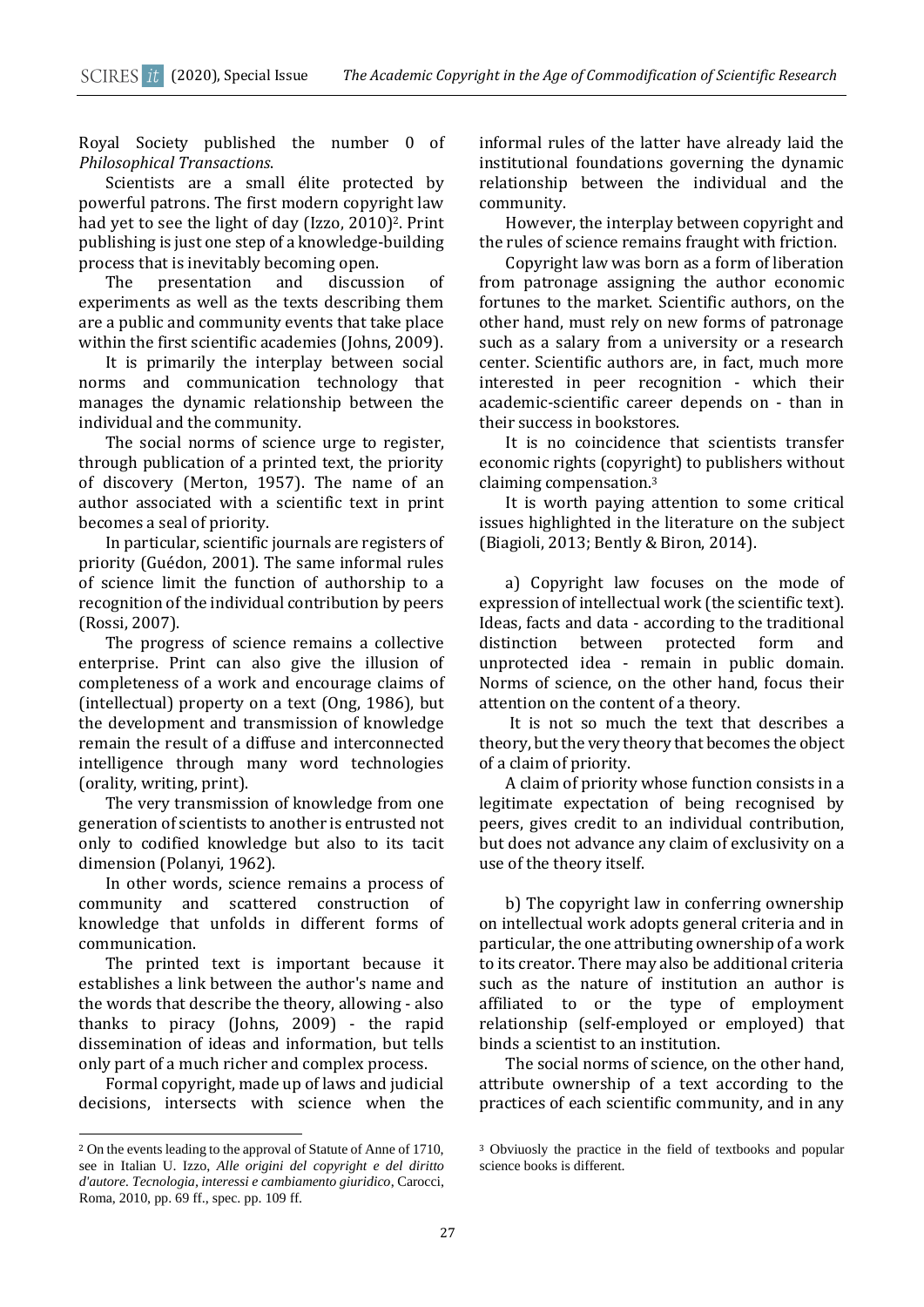case push forward the autonomy of an author from his/her own institution.

A scientist delivers speeches and writes in the name of science and not of the institution he/she is (temporarily) affiliated to.

The ownership of a scientific publication always belongs to its author and never to the institution he/she is affiliated to.

In determining the criteria to resolve the conflicting viewpoints or in any case to reduce the friction between informal rules and copyright, it is necessary to keep in mind what are the functions of academic copyright.

In terms of priority of discovery and authorship of a text, the goal is to defend freedom of thought and, at the same time, to attribute responsibility in case of violations of scientific integrity such as plagiarism. In terms of economic rights, the goal is to guarantee the widest dissemination to scientific publications, which in the era of printing press determines the need to find agreements with commercial publishers.

In other words, academic copyright is one of the pillars of the institutional structure that supports the public and (more or less) democratic nature of science.

From this perspective, it is not possible to fully understand academic copyright without exploring the existing relationship between the political order of society and the institutional structure of science.

To this end, it is worth mentioning two authors, already cited in the notes: Robert K. Merton and Michael Polanyi.

In 1942, in the age of the rise of totalitarian regimes, Merton wrote a fundamental essay on science in the democratic order. He developed the theory of social norms of scientists: communism, universalism, disinterest, originality and organized scepticism (Merton, 1942). Science thrives in democracy and reflects its founding values.

A scientist publishes his discoveries and in doing so he shares his ideas, reserving for himself only the right to be recognized as the author of a contribution. The emphasis on originality and priority that fuels competition and disputes is balanced by modesty and awareness that science is essentially a collective, cooperative and cumulative enterprise.

A publication authored by one or more scientists is a lever, at the same time, of individual

contributions and communal work which leads to a cross-check (organized skepticism) by peers.

Twenty years later, when the increased state funding was also matched by the claim to orient science to social goals, Polanyi claimed full autonomy from political power for scientists.

The republic of science appears as a system to generate a coordination of independent initiatives and to aim to an indefinite purpose.

Self-coordination entails publishing scientific papers, where each researcher takes note of peer publications and reacts by publishing in turn.

No single scientist is individually responsible for the advancement of science, which is instead a result of a multitude of contributions scattered throughout different fields of research specialization (Polanyi, 1962).

Beyond the ideological differences inspiring their opinions, the two authors - Merton and Polanyi - share the idea that science progresses when it dialogues publicly and independently of political power.

However, they wrote at a time when scientific research was undergoing its great transformation on its way to become big science. If on the one hand, the role of the state and public funding was growing, on the other, science was becoming more and more business oriented by mimicking the market logics (Johns, 2009; Greco & Silvestrini, 2009).

In democratic societies, as long as public funding remains the main source of finance and scientists are ensured job stability and the effective scientific autonomy is guaranteed, through the application of constitutional principles, then academic copyright can exercise its functions of freedom, responsibility and dissemination of ideas.

Starting from the 1980s, the political context and the public funding strategies have changed in Western countries, a new risk jeopardizes the autonomy of science and academic copyright: market domination. Moreover, the worst form of market, which concentrates power in the hands of few enterprises.

# *3. The distortion of academic copyright in the age of commodification and metrics*

What happens if scientific publications gradually lose importance and data becomes the new wealth on which the appetites of information market giants are concentrated?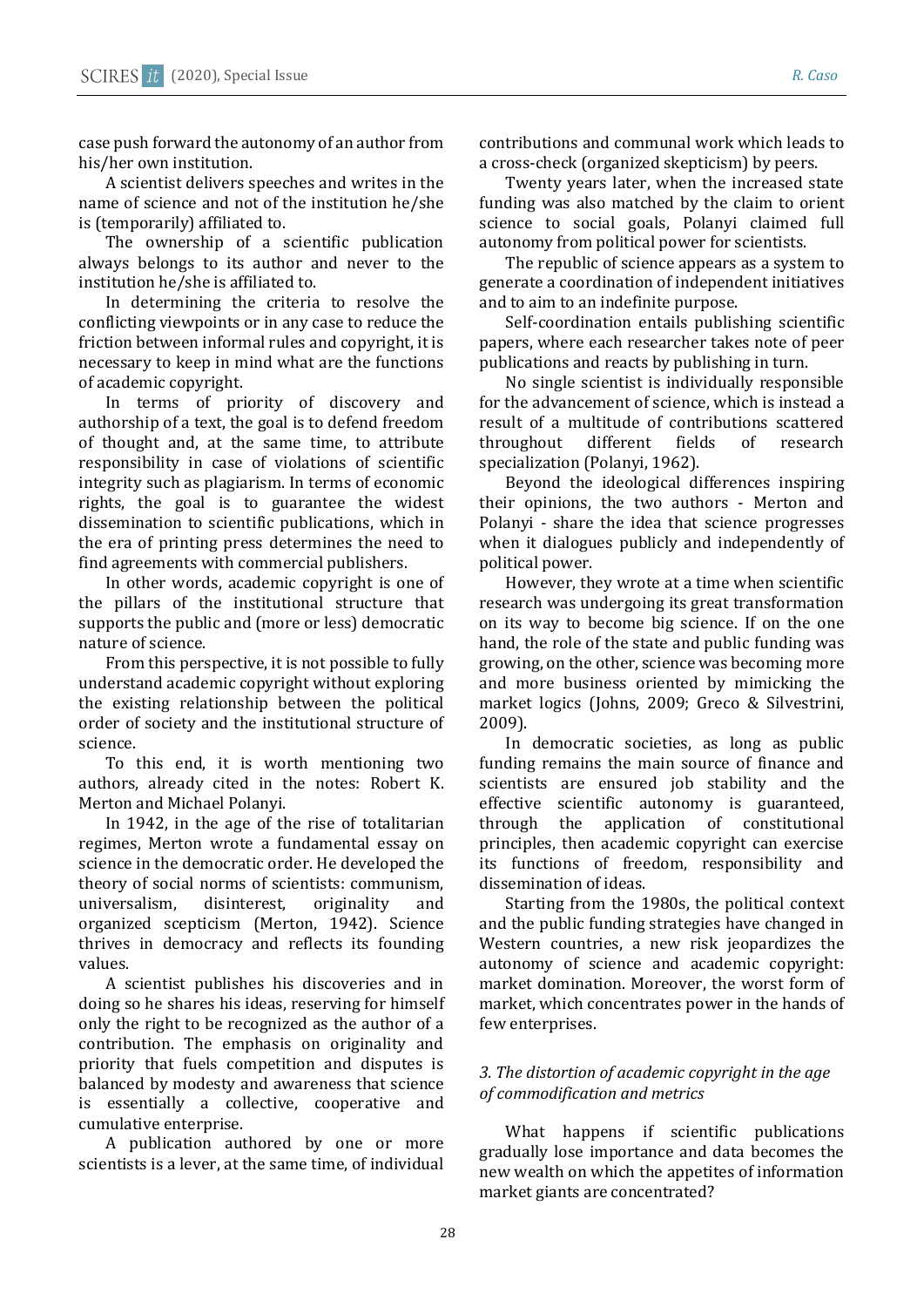What happens if informal norms of science become more and more formalized and their role appears increasingly marginalized by a logic that attributes a power of objectivity to numbers and metrics?

Current academic copyright is a result of interaction among several factors: informal rules, formal copyright laws, technology and metrics (for example, metrics that purport to measure the impact of science).

It is a sick interaction that seriously threatens the progress of science. It produces centralization of decision-making power, uniformity with dominant thought and a propensity to fraud. I will briefly review each factor starting with metrics.

### A) Metrics.

In the world of big science there are more scientists from more countries, and the number of publications is growing exponentially, but the time a scientist can individually dedicate to reading a single publication decreases.

The idea of selecting a finite number of journals and measuring citations received by each article and each journal in a short time span, emerged from this scenario.

In other words, archives have been created to measure the citational impact in a short term. The citation archive model was developed in the 1960s, in a non-globalized world based on the use of paper, by a scientist who became an entrepreneur - Eugene Garfield (Garfield, 1955) and founded the archetype of a business bound to flourish in the digital age.

Although the initial purpose of impact measurement of journals, and subsequently of authors, was to be a tool in bibliographical research, it quickly turned into indicators used to assess academic careers of individuals and performance of academic bodies such as universities and departments (Pascuzzi, 2017). 4

This is one of the many poisoned fruits generated by applying business-oriented approach to the world of science.

The evaluation of "products" – nowdays designating scientific publications - is done by

<u>.</u>

using metrics and numbers. The metrics and numbers are used to evaluate through rating and ranking (O'Neil, 2017)<sup>5</sup>, assuming their impartiality as a replacement of human bias.

The discursive assessment expressed through words is replaced by algorithms and formulas based on numbers (Supiot, 2015)<sup>6</sup>. The evaluation power is concentrated in the hands of those who know and build algorithms, formulas and metrics.

In a highly competitive environment where a greatly globalized science offers universitiesenterprises a number of precarious young researchers, the typical feedback of scientists is to try to exploit the automatism of metrics (Biagioli, 2016).

The aim is no longer a search for truth - or less courtly: accumulation of knowledge - but a climb in ranking. In this unprecedented universe of evaluation, new forms of violation of ethics and scientific integrity arise, such as, for example, plagiarism aimed not so much at "stealing" successful scientific ideas as, more trivially, at increasing the number of publications to list in one's own curriculum vitae (Biagioli, 2012).

In addition to a physiological growth in number of publications due to a greater number of scientists, we observe a pathological multiplication of publications as a response to metrics.

Universities are prone to large commercial information providers like Elsevier that centralize both editorial and evaluation power.

The most paradoxical aspect of this evaluation power is its blatant contradiction with the spirit of public science.

In fact, the data on which metrics are built are normally secret. On the other hand, scientific journals, which current commercial databases have built their fortune on, could not become so well established without a solid alliance with some scientists (editors, referees, members of scientific committees, etc.). (Guédon, 2001).

An alliance that relies on a recent practice, on anonymous peer reviewing represents another form of betrayal of public character of modern science (Israel, 2017).

<sup>4</sup> On use of indicators in Italy, see G. Pascuzzi, *Il fascino discreto degli indicatori: quale impatto sull'università? Foro it*., 2017, I, p. 2549.

<sup>5</sup> On university rankings, see C. O'Neil, *Armi di distruzione matematica. Come i big data aumentano la disuguaglianza e minacciano la democrazia*, /*Weapons of Math Destruction: How Big Data Increases Inequality and Threatens Democracy*,

Penguin Random House LLC., New York, Giunti Editore S.p.A./Bompiani, Firenze-Milano, 2017, pp. 75 ff.

<sup>6</sup> The replacement of words with numbers in the field of research evaluation is only a sign of a momentous change, see A. Supiot, *La gouvernance par les nombres (Cours au Collège de France 2013-2014)*, Fayard, Paris, 2015.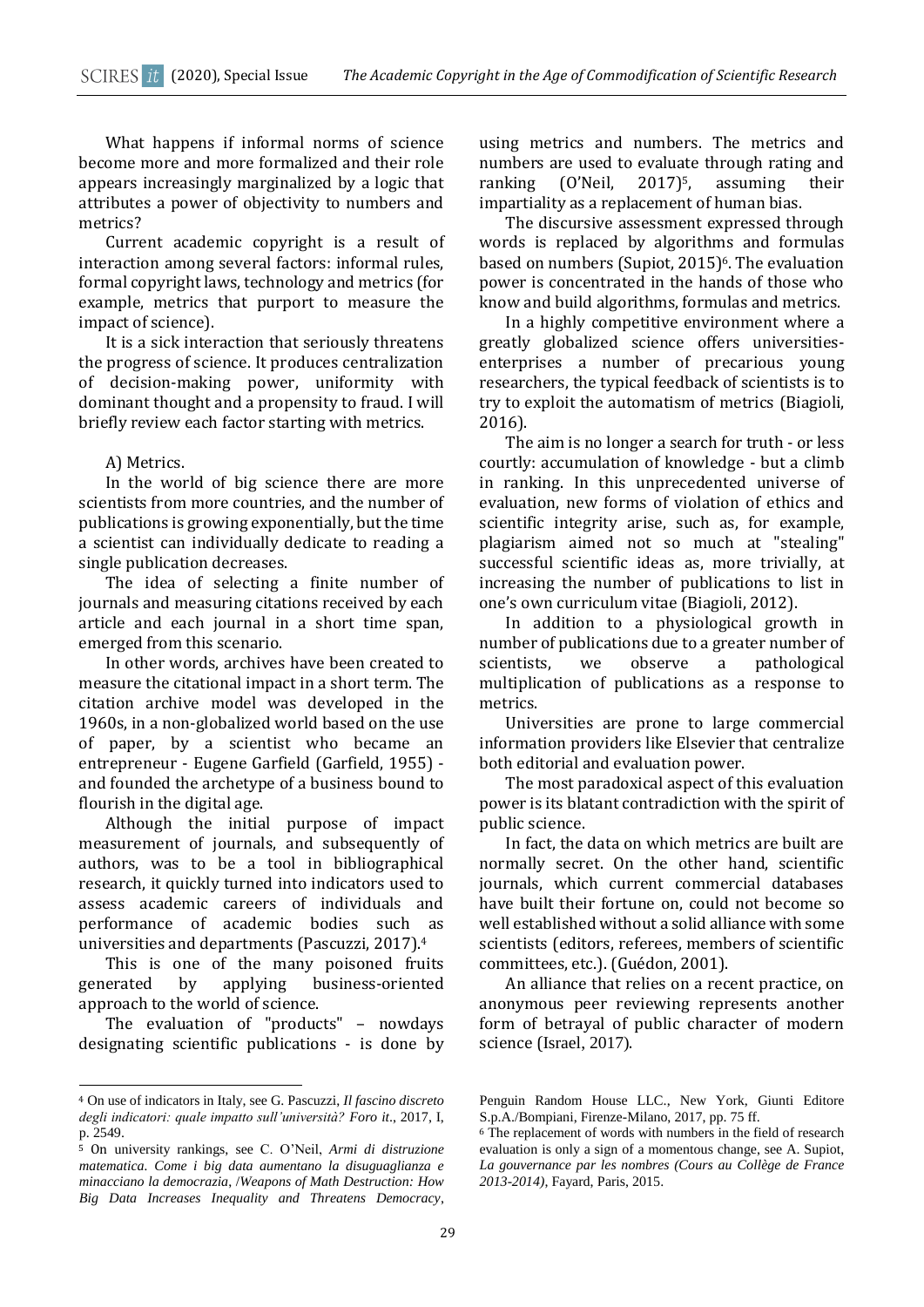It goes without saying the anonymity of peer reviewing exposes the publishing process to various forms of ethos of science violations such as revenge among academic schools and plagiarism of other people's research.

The most grotesque aspect of the story is the presumed objectivity of numbers used to make short-term decisions - such the assignment of public funding to universities - which, by definition, have nothing to do with the tentative acknowledgement of progress of science which is a long-term activity by its nature.

Multi-author scientific papers (up to thousand authors) - as it occurs in some disciplinary fields are less and less expression of a public use of reason (Kant, 1784), and more and more a pure generator of citations.

B) Informal norms of science.

In the era of entrepreneurialized, commercialized and hyperorganized science, the rules of ethos appear less and less informal and more and more formalized.

An example is the attribution of authorship of a scientific text.

Previously practices of scientific communities established who was entitled to be named as author in a paper. Now there is a plethora of documents from scientific societies, university associations and individual institutions regulating academic authorship, in black and white, and in great detail.

The same applies to the battle against violations of scientific integrity. Also, in this area a group of experts is emerging, such as the members of ethics committees, who professionally are responsible for fighting violation of scientific ethos.

Academic plagiarism is regulated by definitions, procedures and use of anti-plagiarism software. This is another aspect of academic copyright distortion.

In the past, academic copyright was an expression of the informal norms of an - at least potentially open – community. Presently it is a result of norms which are expression of institutions which tend to be closed and hyperorganized: universities, scientific societies, associations of institutions etc.

# C) Copyright law

Traditionally, copyright law protects a work of authorship. Although the definition of a work of authorship has always been controversial, it is beyond dispute that a work is a much more complex object than data, whatever definition we want to give to the latter.

Today the trend of copyright laws and part of its case law application is to protect data (or information).

Although the principle of idea-expression dichotomy is still formally in force and potentially can play the role of the last bastion of free circulation of ideas, it is undeniable the current trend to extend exclusivity to what was previously in the public domain.

The European provisions in the field of copyright (the sui generis right in the context of databases, the legal protection of technological protection measures, and the recent EU directive 790/2019 on copyright in the digital single market) represent pieces of a legislative framework based on the policies of a legislator prone to commercial interests.

The impact of this legislation and its interaction with contracts (proprietary licenses) and technological protection measures on science functioning have long been overlooked.

For decades literature has focused much more on patents than on copyright. Just recently it was understood the devastating impact of this legislative trend on public science and, therefore, on the very essence of modern science (Reichman & Okediji, 2012; David, 2004).

# D) Technology.

For a long time, it was thought the Internet could be a tool for enhancing communication. In scientific fields, the web was a possible candidate, due to its ability to combine different characteristics of speech technologies (orality, writing, printing press), to strengthen the public and democratic character of science (Harnad, 1991).

Instead, the Internet has evolved towards a concentration of information control and power in the hands of large commercial platforms (up to now mostly based in the US, more recently and in the near future also in China). (Berners Lee, 2010).

In science, consolidation of power to control information is particularly evident. Search engines, social networks and information analytics databases dominate the field.

The interaction of the four factors briefly described above leads to a distortion of academic copyright.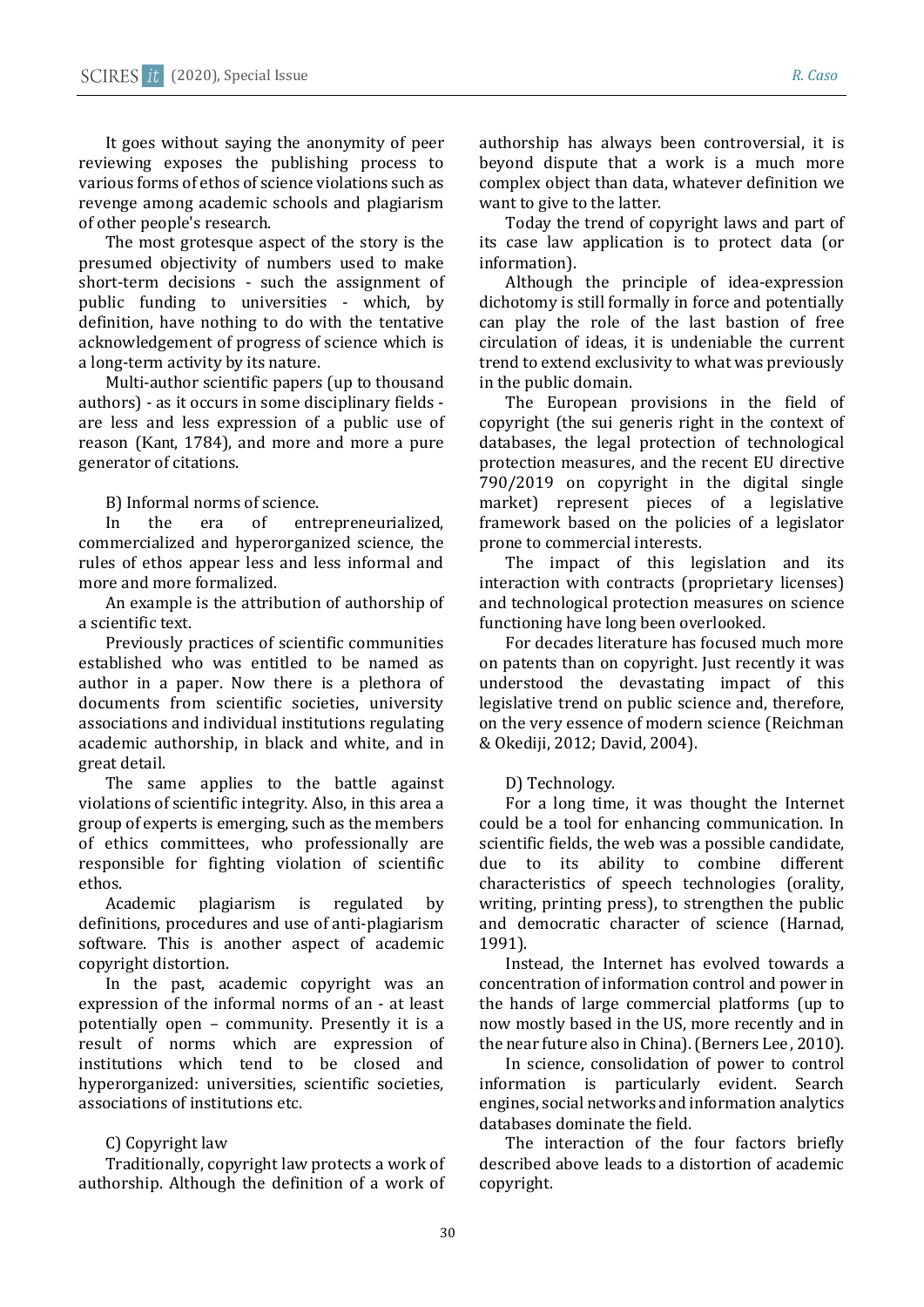The authorship right of a scientific paper is no longer the engine of a public dialogue and of a<br>dynamic relationship between individual dynamic relationship between individual contribution and collective advancement of knowledge, rather a gear of citation metrics with its effects: flattening of thought, self-referentiality and a rise in research integrity breaches (Pievatolo, 2018).

Economic rights are no longer a driving force behind the dissemination of scientific publication, but a means to consolidate power to control information and data. In short, the republic of science is transformed into an empire that moves an army of clones at will.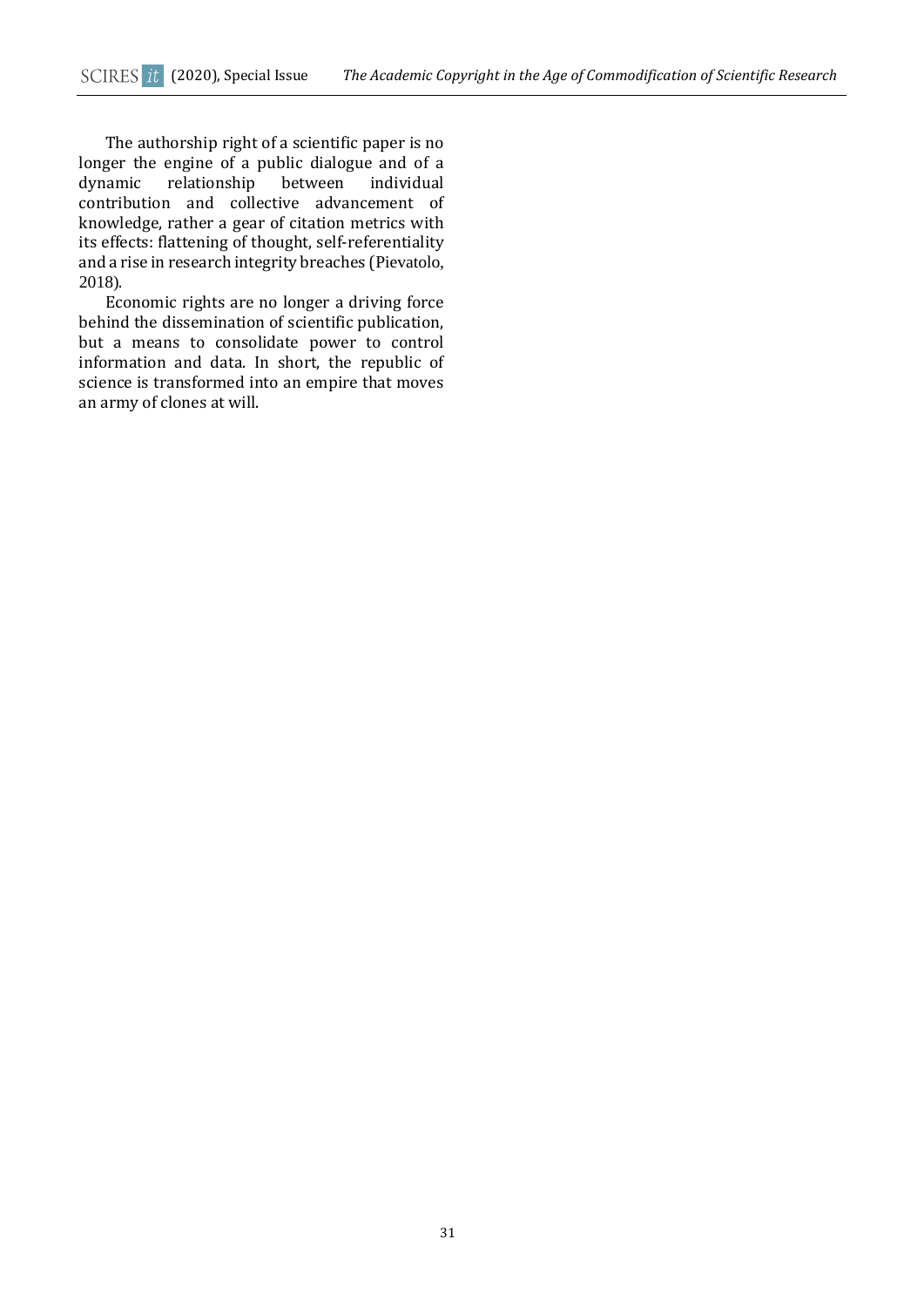# **REFERENCES**

Bently, L., & Biron, L (2014). Discontinuities between legal conceptions of authorship and social practices. What, if anything, is to be done?. In M. van Eechoud (Ed.), *The Work of Authorship* (pp. 237-239). Amsterdam: Amsterdam University Press.

Berners Lee, T. (2010). Long Live the Web: A Call for Continued Open Standards and Neutrality. *Scientific American*, 303(6), 80-85.

Biagioli, M. (2012). Recycling Texts or Stealing Time?: Plagiarism, Authorship, and Credit in Science. *International Journal of Cultural Property*, 19, 453-476. Retrieved from <https://ssrn.com/abstract=2427955>

Biagioli, M. (2013). Rights or Rewards? Changing Frameworks of Scientific Authorship. In M. Biagioli, P. Galison (Eds), *Scientific Authorship. Credit and Intellectual Property in Science* (pp 253). London-New York: Routledge Taylor & Francis Group.

Biagioli, M. (2016). Watch out for cheats in citation game. *Nature*, 535(7611), 201. DOI:10.1038/535201a

David, P. A. (2004). Can "Open Science" be Protected from the Evolving Regime of IPR Protections? *Journal of Institutional and Theoretical Economics (JITE) / Zeitschrift für die gesamte Staatswissenschaft*, 160(1), 9-34. 21st International Seminar on the New Institutional Economics - The Generation and Distribution of Knowledge.

Di Donato, F. (2009). *La scienza e la rete – L'uso pubblico della ragione nell'età del Web*. Firenze: Firenze University Press. Retrieved from <http://www.fupress.com/archivio/pdf/3867.pdf>

Fecher, B., & Friesike, S.(2014). Open Science: One Term, Five Schools of Thought. In S. Bartling, S. Friesike (Eds.), *Opening Science. The Evolving Guide on How the Internet is Changing Research, Collaboration and Scholarly Publishing*. (pp. 17-47). New York-London: Springer. Retrieved from [https://link.springer.com/content/pdf/10.1007%2F978-3-319-00026-8\\_2.pdf](https://link.springer.com/content/pdf/10.1007%2F978-3-319-00026-8_2.pdf)

Fitzpatrick, K. (2011). *Planned Obsolescence: Publishing, Technology, and the Future of the Academy*. New York: University Press.

Garfield, E. (1955). Citation Indexes for Science: A New Dimension in Documentation through Association of Ideas. *Science*, 122(3159), 108. DOI: 10.1126/science.122.3159.108

Greco, P., & Silvestrini, V. (2009). *La risorsa infinita. Per una società democratica della conoscenza*. Roma: Editori Riuniti-University Press.

Guédon, J. C. (2001, 2004). *La lunga ombra di Oldenburg: i bibliotecari, i ricercatori, gli editori e il controllo dell'editoria scientifica*. Traduzione italiana di M. C. Pievatolo, B. Casalini, F. Di Donato, dall'originale *In Oldenburg's Long Shadow: Librarians, Research Scientists, Publishers, and the Control of Scientific Publishing.* Association of Research Libraries, 2001, [https://www.arl.org/wp-content/uploads/2001/12/in](https://www.arl.org/wp-content/uploads/2001/12/in-oldenburgs-long-shadow.pdf)[oldenburgs-long-shadow.pdf.](https://www.arl.org/wp-content/uploads/2001/12/in-oldenburgs-long-shadow.pdf) *Bollettino telematico di filosofia politica*. Retrieved from <http://bfp.sp.unipi.it/rete/oldenburg.htm>

Guédon, J. C. (2015). *Toward the Internet of the Mind.* Rettrieved from https://www.budapestopenaccessinitiative.org/boai15/Untitleddocument.docx/at\_download/file

Harnad, S. (1991). *Post-Gutenberg Galaxy: The Fourth Revolution in the Means of Production of Knowledge*. Retrieved from http://cogprints.org/1580/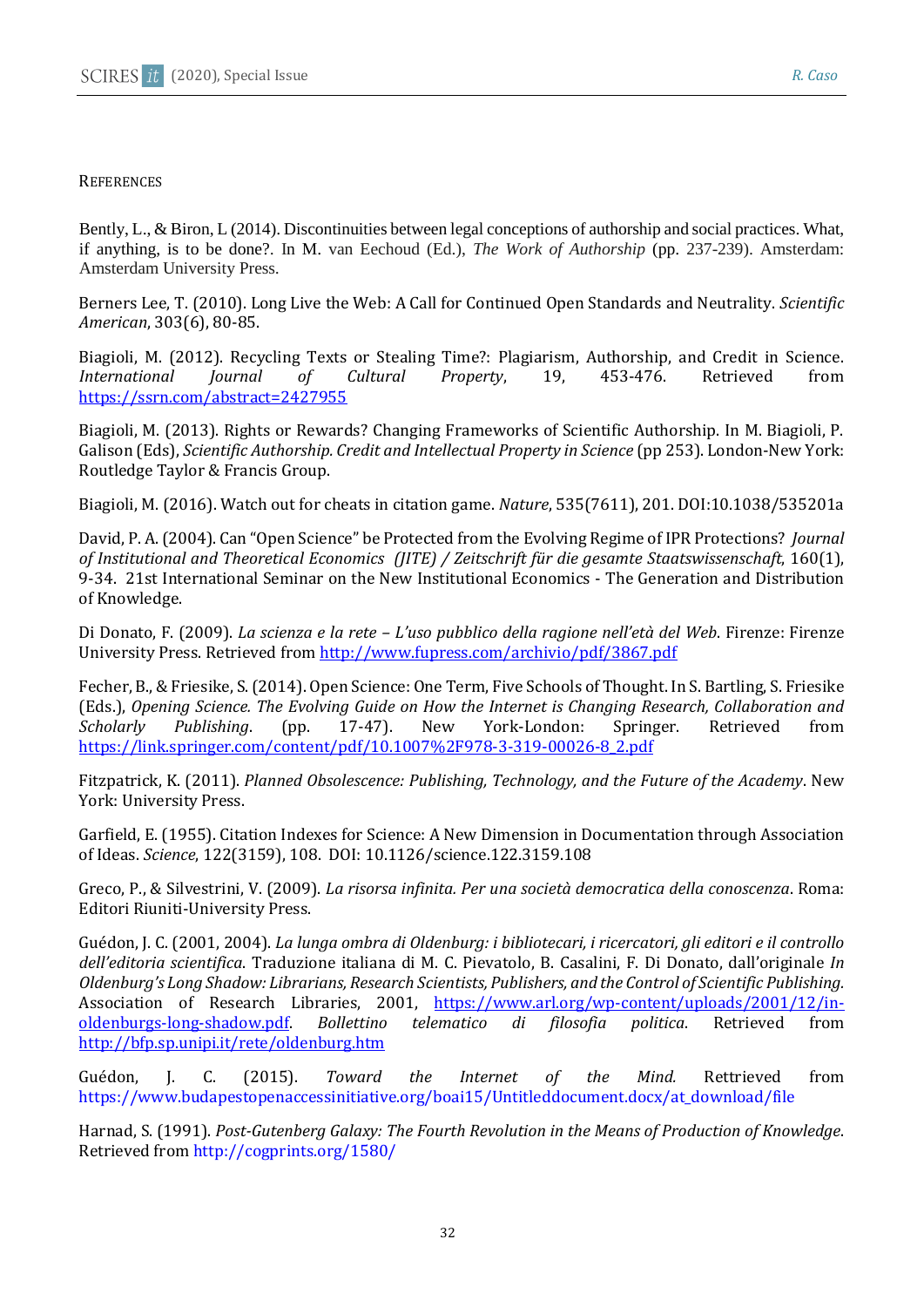Israel, G. (2017). *Chi sono i nemici della scienza? Riflessione su un disastro educativo e culturale e documenti di malascienza*. Vignate: Lindau

Izzo, U. (2010). *Alle origini del copyright e del diritto d'autore. Tecnologia, interessi e cambiamento giuridico*. Roma: Carocci.

Johns, A. (2009, 2011). *Pirateria – Storia della proprietà intellettuale da Gutenberg a Google.* Italian translation by M. Togliani e G. Maugeri from *Piracy. The Intellectual Property Wars from Gutenberg to Google*, Chicago and London, 2009. Torino: Bollati Boringhieri, 2011.

Kant, I. (1784). *Risposta alla domanda: che cos'è l'illuminismo?* Traduzione italiana di F. Di Donato, supervisione di M. C. Pievatolo, dall'originale *Beantwortung der Frage: Was ist Aufklärung? Berlinische Monatsschrift*, 04 (Dezember), 481-494. *Bollettino Telematico di Filosofia Politica*. Retrieved from http://btfp.sp.unipi.it/dida/kant\_7/ar01s04.xhtml#a037

Lametti, D. (2011). On Creativity, Copying and Intellectual Property. In R. Caso (Ed.), *Plagio e creatività: un dialogo tra diritto e altri saperi* (pp. 171-182). Trento: Università degli Studi di Trento.

Merton, R. K. (1942). Science and Technology in a Democratic Order. *Journal of Legal and Politcal Sociology*, 1 (942), 115.

Merton, R. K. (1957). Priorities in Scientific Discovery: A Chapter in the Sociology of Science. *American Sociological Review*, 22(6), 635.

Merton, R. K. (2000). *Teoria e struttura sociale.* Voll. I-III: Teoria sociologica; Studi sulla struttura sociale e culturale; Sociologia della conoscenza e sociologia della scienza. Bologna: Il Mulino.

Ong, W. J. (1986). *Oralità e scrittura. Le tecnologie della parola*. Traduzioine italiana di A. Calanchi dall'originale *Orality and Literacy: The Technologizing of the Word*. London: Methuen. Bologna: Il Mulino.

O'Neil, C. (2017). *Armi di distruzione matematica. Come i big data aumentano la disuguaglianza e minacciano la democrazia*. Traduzione italiana dall'originale *Weapons of Math Destruction: How Big Data Increases Inequality and Threatens Democracy*. New York: Penguin Random House LLC. Milano: Bompiani.

Pascuzzi, G. (2017). Il fascino discreto degli indicatori: quale impatto sull'Università? *Il Foro italiano*, I, 2549-2554.

Pievatolo, M.C. (2012). *L'accademia dei morti viventi, parte prima: la revisione paritaria*. *Bollettino Telematico di Filosofia Politica*, 20 gennaio 2012. Retrieved from https://core.ac.uk/download/pdf/32978042.pdf

Pievatolo, M.C. (2018). *Integrità della ricerca: i numeri, gli uomini e la scienza*. *Bollettino telematico di filosofia politica*, 11 maggio 2018. Retrieved from Roars https://www.roars.it/online/integrita-dellaricerca-i-numeri-gli-uomini-e-la-scienza/

Polanyi, M. (1962). The Republic of Science: Its Political and Economic Theory. *Minerva,* I(1), 54-73. Retrieved from http://faculty.fgcu.edu/bhobbs/Polanyi%201962%20The%20Republic%20of%20Science.pdf

Reichman, J. C., & Okediji, R. (2012). When Copyright Law and Science Collide: Empowering Digitally Integrated Research Methods on a Global Scale. *Minnesota Law Review*, 96(4), 1362-1480. *Minnesota Legal Studies Research Paper*, 12-54. Retrieved from [https://papers.ssrn.com/sol3/papers.cfm?abstract\\_id=2149218](https://papers.ssrn.com/sol3/papers.cfm?abstract_id=2149218)

Rossi, P. (2007). *La nascita della scienza moderna in Europa*. Roma-Bari: Laterza.